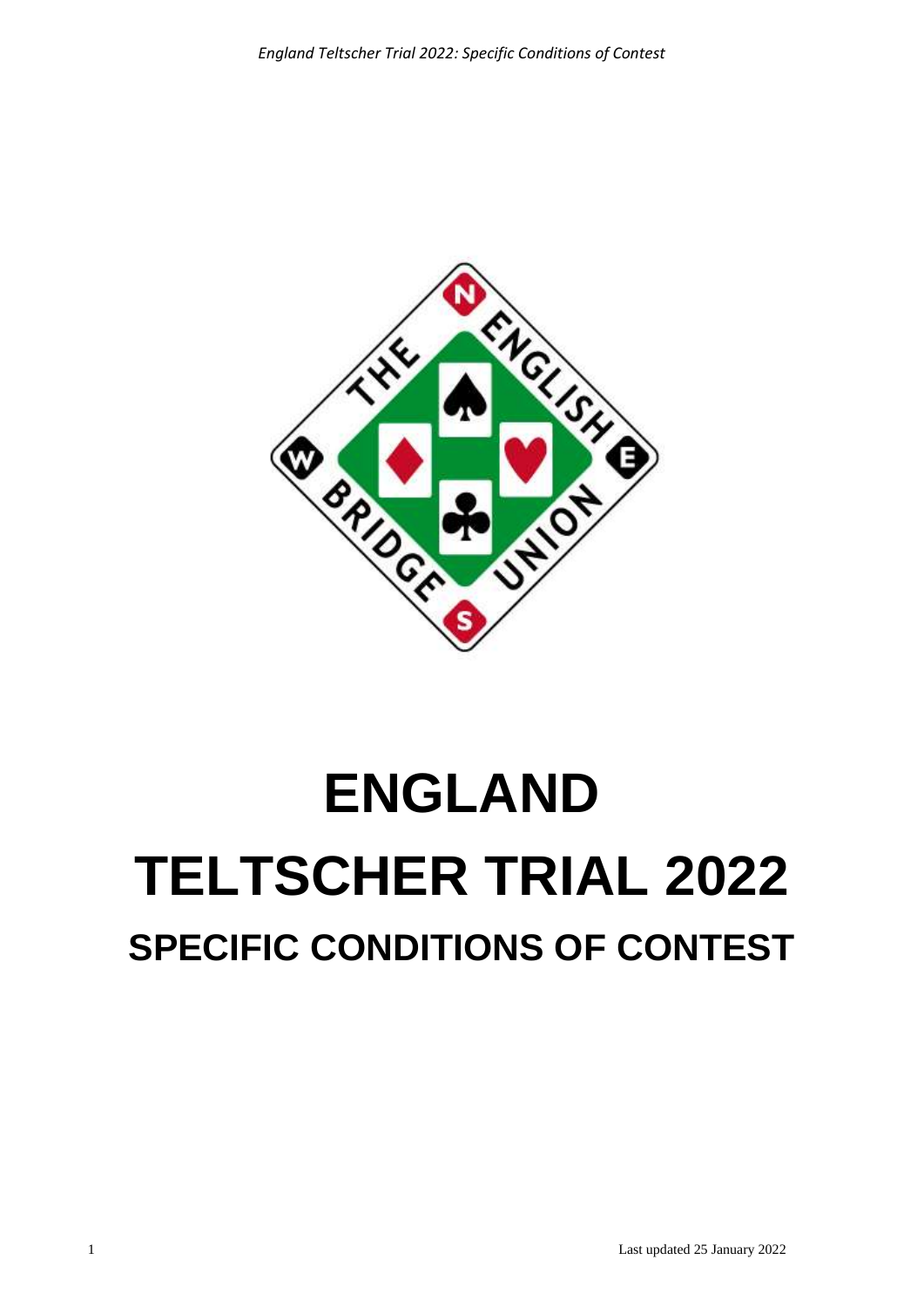# **Contents**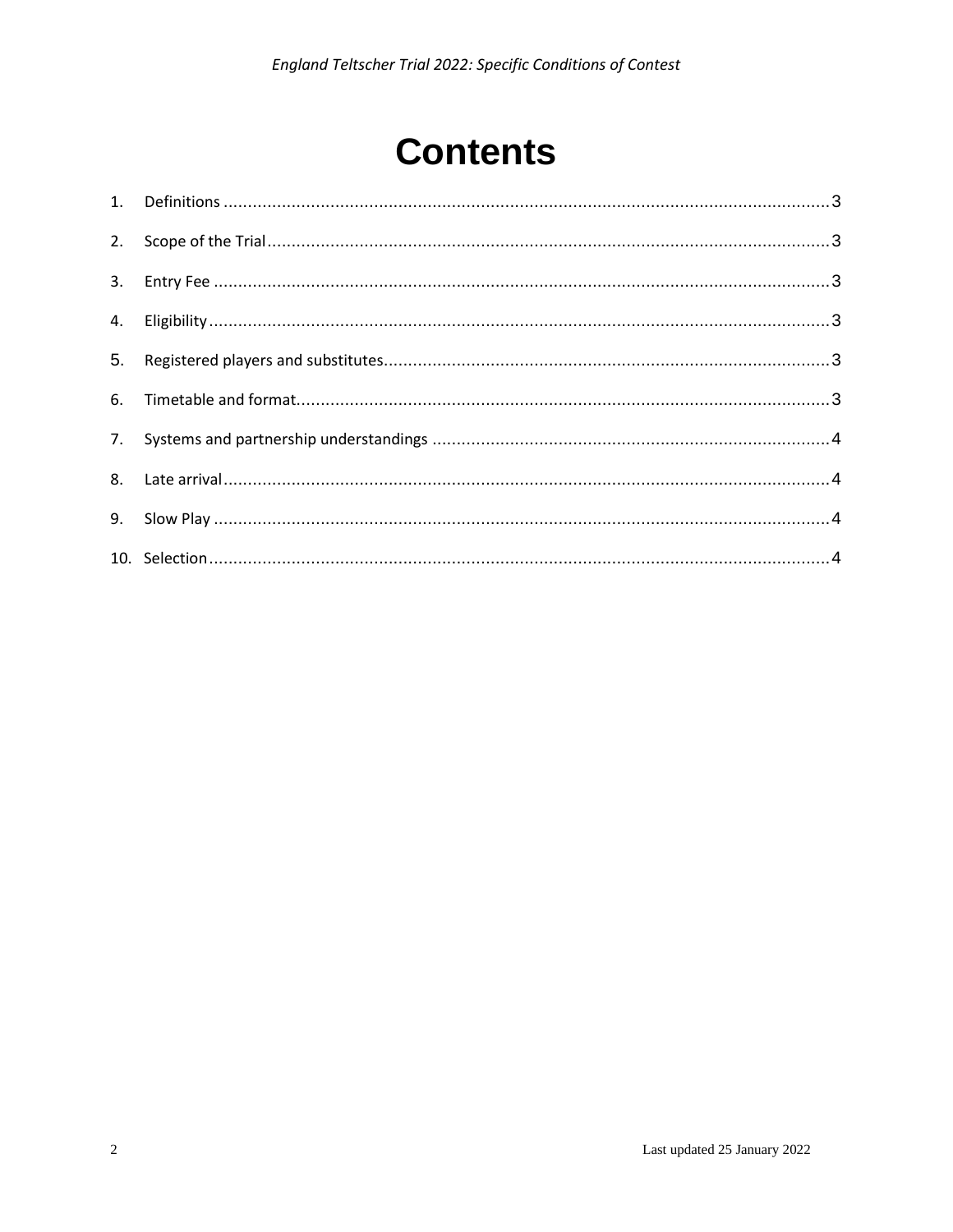# <span id="page-2-0"></span>**1. Definitions**

1.1. The Conditions of Contest for the England Teltscher Trial comprise the General Conditions of Contest and these Specific Conditions of Contest. This document should be read in conjunction with the General Conditions of Contest.

#### <span id="page-2-1"></span>**2. Scope of the Trial**

- 2.1. The England Teltscher Trial is a trial, played under international championship conditions, to select three pairs to form the team to represent England in the 2022 Teltscher Trophy, to be held in Northern Ireland, over the weekend of Friday 20<sup>th</sup> May to Sunday 22<sup>nd</sup> May, 2022.
- 2.2. The England Teltscher Trial is not a trial for European or World Championships.
- 2.3. The top three pairs in the Trial shall each be offered a place in the England Teltscher team.

# <span id="page-2-2"></span>**3. Entry Fee**

3.1. The entry fee is £100.00 per player.

# <span id="page-2-3"></span>**4. Eligibility**

- 4.1. All players must be members of the Union in good standing, and must be aged 63 or older on 1st January 2022.
- 4.2. All players must be eligible to represent England in the Teltscher Trophy under the regulations of Bridge Great Britain.
- 4.3. Any player unsure of their eligibility should contact Gordon Rainsford [gordon@ebu.co.uk](mailto:gordon@ebu.co.uk)
- 4.4. If a player loses either their good standing or their eligibility during the course of the season, then that player will be disqualified from further participation in the event and from ultimate selection to represent England.

#### <span id="page-2-4"></span>**5. Registered players and substitutes**

5.1. Sections 7 and 8 of the General Conditions of Contest shall apply to this event in their entirety.

#### <span id="page-2-5"></span>**6. Timetable and format**

- 6.1. The trial will be an all play all Pairs trial played at Manchester Bridge Club on  $28^{th} 30^{th}$ January 2022.
- 6.2. The playing schedule will be as follows:

| Friday: |                                         | $13:00 - 17:25$ Three matches of ten boards |  |                            |
|---------|-----------------------------------------|---------------------------------------------|--|----------------------------|
|         | Saturday: 10:30 – 13:25 & 13:50 – 19:25 |                                             |  | Six matches of ten boards  |
|         | Sunday: 10:30 - 13:25 & 13:50 - 18:15   |                                             |  | Five matches of ten boards |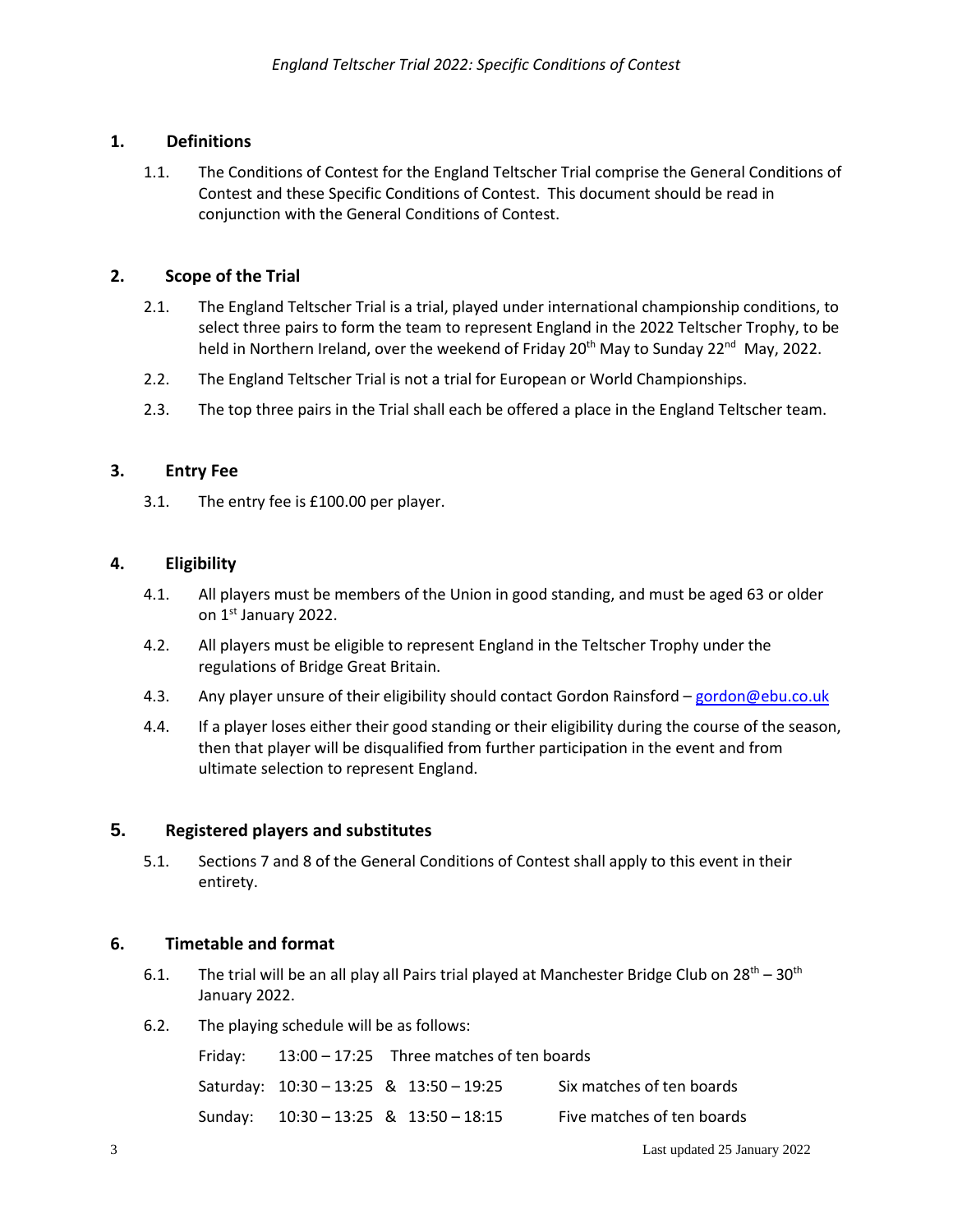This schedule is based on 85 minutes for each ten-board round with five minutes between rounds. Special circumstances may dictate that minor changes be made to the timings, at the discretion of the Tournament Director in Charge. If a further pair withdraws and an odd number of pairs remains, this would necessitate each pair sitting out for two rounds over the weekend.

- 6.3. Scoring will be by 'cross-IMPs' divided by the number of comparisons. All results will be displayed correct to 2 decimal places.
- 6.4. In each match, the winning pair's score will be capped at a number of IMPs determined by the length of the match, 39 IMPs for ten-board matches. The losing pair's score will not be affected by this procedure.
- 6.5. The movement will be determined in advance and arranged so that each pair meets each other pair twice.
- 6.6. In the event of the withdrawal of pairs, the format may be varied at the discretion of the Committee.

# <span id="page-3-0"></span>**7. Systems and partnership understandings**

- 7.1. Systems and conventions which are authorised at 'EBU Level 5' are permitted throughout, whether or not categorised by the WBF as 'Brown Sticker' or 'HUM'. Other Brown Sticker methods and HUM systems are not permitted.
- 7.2. WBF system cards must be used and copies lodged with the secretary to the Committee, Charlie Bucknell [\(charlie@ebu.co.uk\)](mailto:charlie@ebu.co.uk) before the start of play. Two copies to the system card must be provided to each pair of opponents and there are automatic procedural penalties for failure to do this. EBU system cards are not permitted.

#### <span id="page-3-1"></span>**8. Late arrival**

- 8.1. A pair is late if one or more playing members of that pair is not at the venue ready to play at the advertised starting time. Warnings and penalties apply to the pair as a whole rather than to any individual.
- 8.2. The provisions of sections 9 and 10 of the General Conditions of Contest apply in their entirety to this trial.

#### <span id="page-3-2"></span>**9. Slow Play**

9.1. The provisions of Section 11 of the General Conditions of Contest apply in their entirety to this trial.

#### <span id="page-3-3"></span>**10. Selection**

10.1. Subject to the requirements and conditions set out in these Conditions of Contest, the leading three pairs in the Trial will be guaranteed selection for the England team in the Teltscher Trophy, 2022.